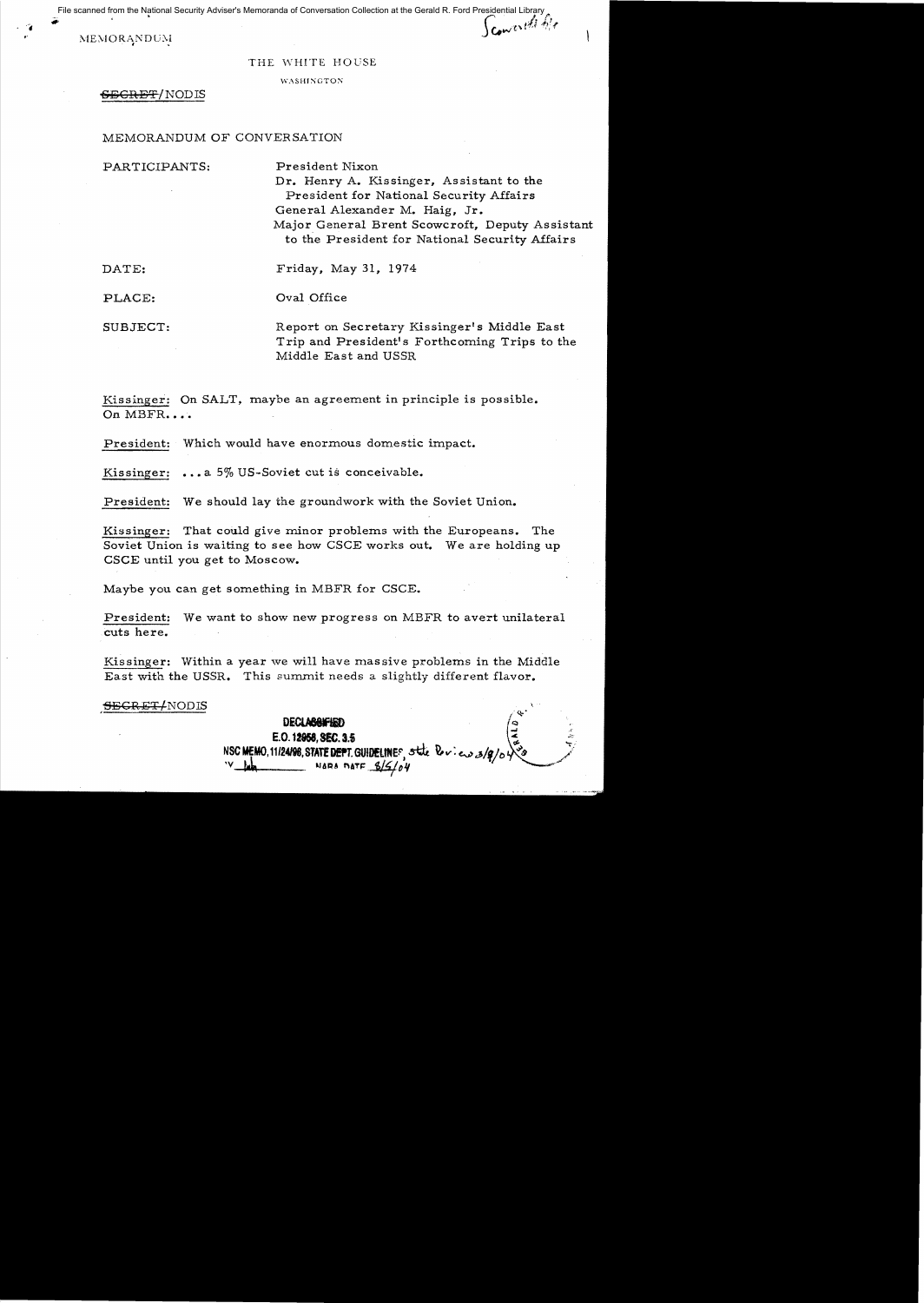## <del>OECRET/</del>NODIS 2

Gut the camaraderie by 20%, because we may have a confrontation with them within a year.

President: Get up the books for me on the Middle East. Next week my schedule is clear. I am ready for work on SALT.

Kissinger: Our interest in the Middle East is to show things down, not to accelerate it.